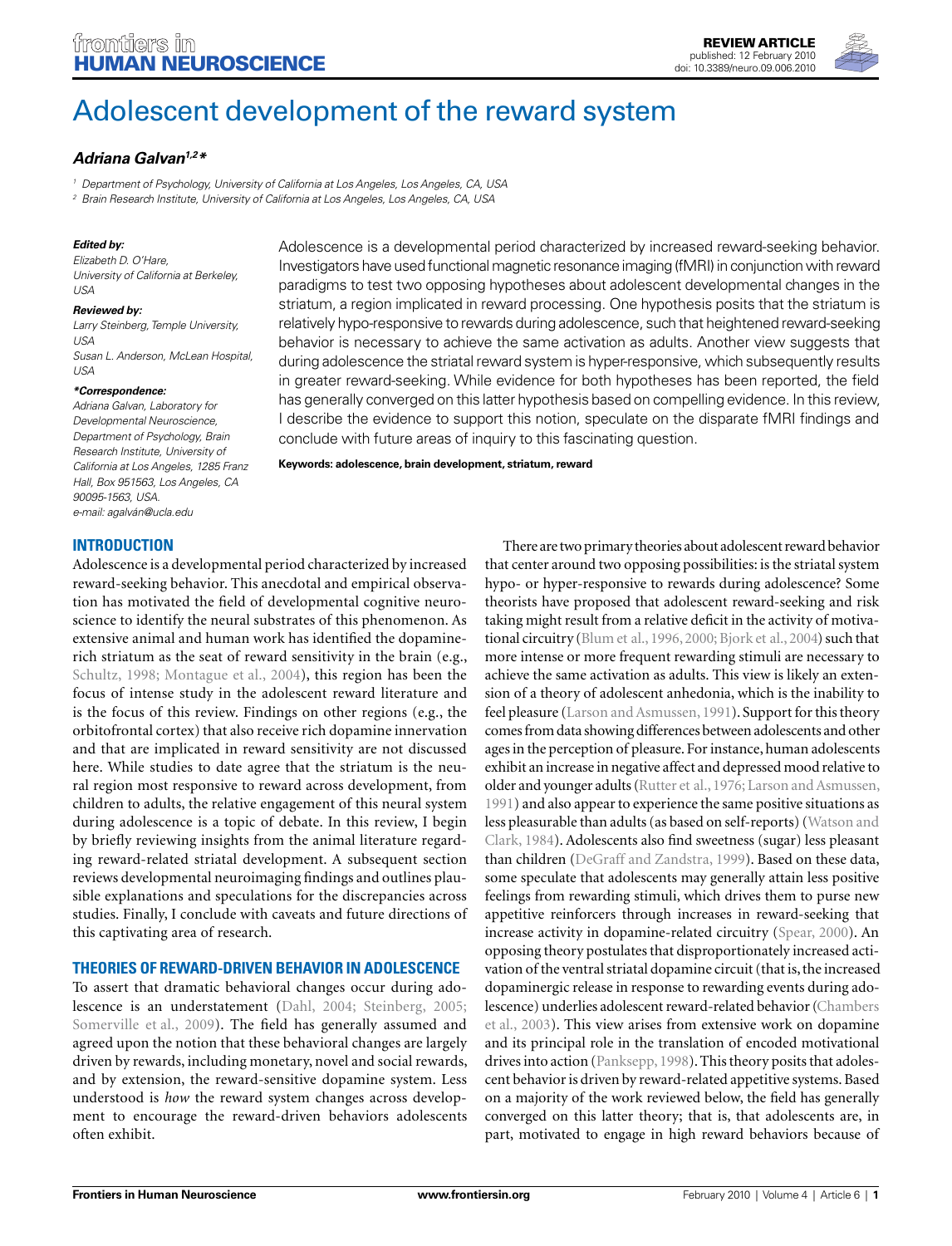developmental changes in the striatum that confer hypersensitivity to reward (e.g., Ernst et al., 2009). However, data in support of the hypo-responsiveness hypothesis are reviewed as well.

# **STRIATAL DOPAMINE DEVELOPMENT**

Investigations in humans can only examine *in vivo* striatal development at a systems level using neuroimaging methods. This methodological limitation precludes precise identification of how the dopamine system changes developmentally at the neural level. Rather, the link between striatal response to reward is only an index of presumed dopamine activity. These assumptions are based on insights gleaned from animal models of striatal circuitry and the dopamine system (e.g., Berridge and Robinson, 1998). As such, they are reviewed briefly here.

Available evidence suggests that there are significant alterations in the dopamine system across development, and in particular, during adolescence. Dopamine levels increase in the striatum during adolescence (Teicher et al., 1993; Andersen et al., 1997). However, other reports have shown that young adolescent rats also display lower estimates of dopamine synthesis in the nucleus accumbens (NAcc) relative to older adolescent animals and lower NAcc dopamine turnover rates relative to adults. Stamford (1989) work showed an apparent resolution to these different results by reporting a reduced basal rate of dopamine release but a larger dopamine storage pool in periadolescent, relative to adult, rats (Stamford, 1989). In fact, dopaminergic neurons in the adolescent, despite reduced dopamine release in basal conditions (Stamford, 1989; Andersen and Gazzara, 1993), are actually able to release more dopamine, if stimulated by environmental and/or pharmacological challenges (Laviola et al., 2001). Bolanos et al. (1998) showed that striatal slices from adolescent rats were more sensitive to the dopamine uptake inhibitors cocaine and nomifensine than adults, which is in contrast to the diminished behavioral responsivity to these dopamine agonists during adolescence that the same group has reported. Together, these data suggest that, during adolescence, rewarding events may result in larger dopamine release, when compared to adults (Laviola et al., 2003). So, if indeed it is the case that adolescent animals have lower basal rates of dopamine release, then perhaps adolescents initially seek out more stimulation (rewards) that will increase dopamine release; once stimulated, however, the adolescent will show greater dopamine release that subsequently contributes to a reinforcing feedback cycle that motivates additional reward-seeking behavior.

# **DEVELOPMENTAL CHANGE IN DOPAMINE RECEPTORS**

Several reports have noted that there is dopamine receptor overproduction followed by pruning during adolescence (Teicher et al., 1995). Striatal and NAcc dopamine receptor binding of  $D_1$  and  $D_2$ receptors peaks in adolescence (P40) at levels that are about 30–45% greater than those seen in adulthood (Teicher et al., 1995; Tarazi et al., 1998, 1999). Using autoradiography in male and female rats, Andersen et al. (1997) showed a sexual dimorphism of this effect, such that adolescent males had greater overproduction (approximately 4.6-fold) and elimination of striatal  $\mathrm{D}_\mathrm{l}$  and  $\mathrm{D}_\mathrm{2}$  striatal receptors than adolescent females. Interestingly, these effects are not mediated by gonadal hormone surges (Andersen et al., 2002) but do appear to have functional consequences (Andersen and Teicher,

1999) that may correspond with behavior. A similar pattern is observed in prefrontal cortex, albeit with a more protracted elimination period (Andersen and Teicher, 2000). Confocal microscopy has revealed that retrogradely traced cortical output neurons in the prefrontal cortex express higher levels of  $D<sub>1</sub>$  receptors during adolescence than older or younger rodents (Brenhouse et al., 2008). These rodent findings coincide with human postmortem work. Seeman et al. (1987) reported notable changes in dopamine receptor populations in human striatum during the juvenile-to-adult period, with one-third to one-half or more of the dopamine  $D_1$ -like and  $D_2$ -like receptors present in the striatum of juveniles being lost by adulthood. Developmental declines in  $D_{1}$  receptors from infancy to adulthood in humans have been also been reported by others (Palacios et al., 1988; Montague et al., 1999). Together, these animal and postmortem findings suggest that the dopamine system in adolescence may predispose individuals in this age group to greater reward sensitivity. In subsequent sections, I describe neuroimaging data that has built on these findings to show similar developmental patterns of change at the systems level.

# **INSIGHTS FROM NEUROIMAGING**

Magnetic resonance imaging (MRI) methods introduced a new set of noninvasive tools for capturing brain development in humans. MRI is particularly useful in the study of children and adolescents as it provides precise, high-resolution anatomical images without the use of ionizing radiation (Kennedy et al., 2003). Although total brain size is approximately 90% of its adult size by age 6 (Casey et al., 2005), the gray and white matter subcomponents continue to undergo changes throughout adolescence (Giedd et al., 1999; Sowell et al., 2003; Gogtay et al., 2004). Specifically, there is a significant decrease in cortical gray matter by 12 years (Giedd et al., 1999) and an increase in cerebral white matter throughout childhood and young adulthood (Caviness et al., 1996). Recent data suggest that gray matter volume has an inverted U-shape pattern, with greater regional variation than white matter (Sowell et al., 1999, 2003; Gogtay et al., 2004). Particularly relevant to a review about the development of the dopamine system is evidence showing that the dopamine-rich frontal and striatal regions undergo significant maturational changes through adolescence (Giedd et al., 1996; Sowell et al., 1999), with a volumetric decrease in regions of the basal ganglia (Giedd et al., 1996, 1999). Similar to rodent findings, brain regions show sexual dimorphism across regions. Caudate volumes decrease during the adolescent years and are relatively larger in females (Giedd, 2004). In contrast to parietal, temporal and occipital lobes, large anatomical differences emerge between adolescents and adults in the frontal lobes and in the striatum (Sowell et al., 1999), suggesting that these two regions are relatively immature in adolescence compared to adulthood. Further, these findings suggest continued plasticity in these regions that may mediate dopamine-related behaviors and learning.

Functional MRI (fMRI) provides a measurement of brain activation that captures changes in blood oxygenation in the brain that are assumed to reflect changes in neural activity (Bandettini and Ungerleider, 2001; Logothetis et al., 2001). To study development of the dopamine system in humans, investigators have examined neurodevelopment in neural regions known to be rich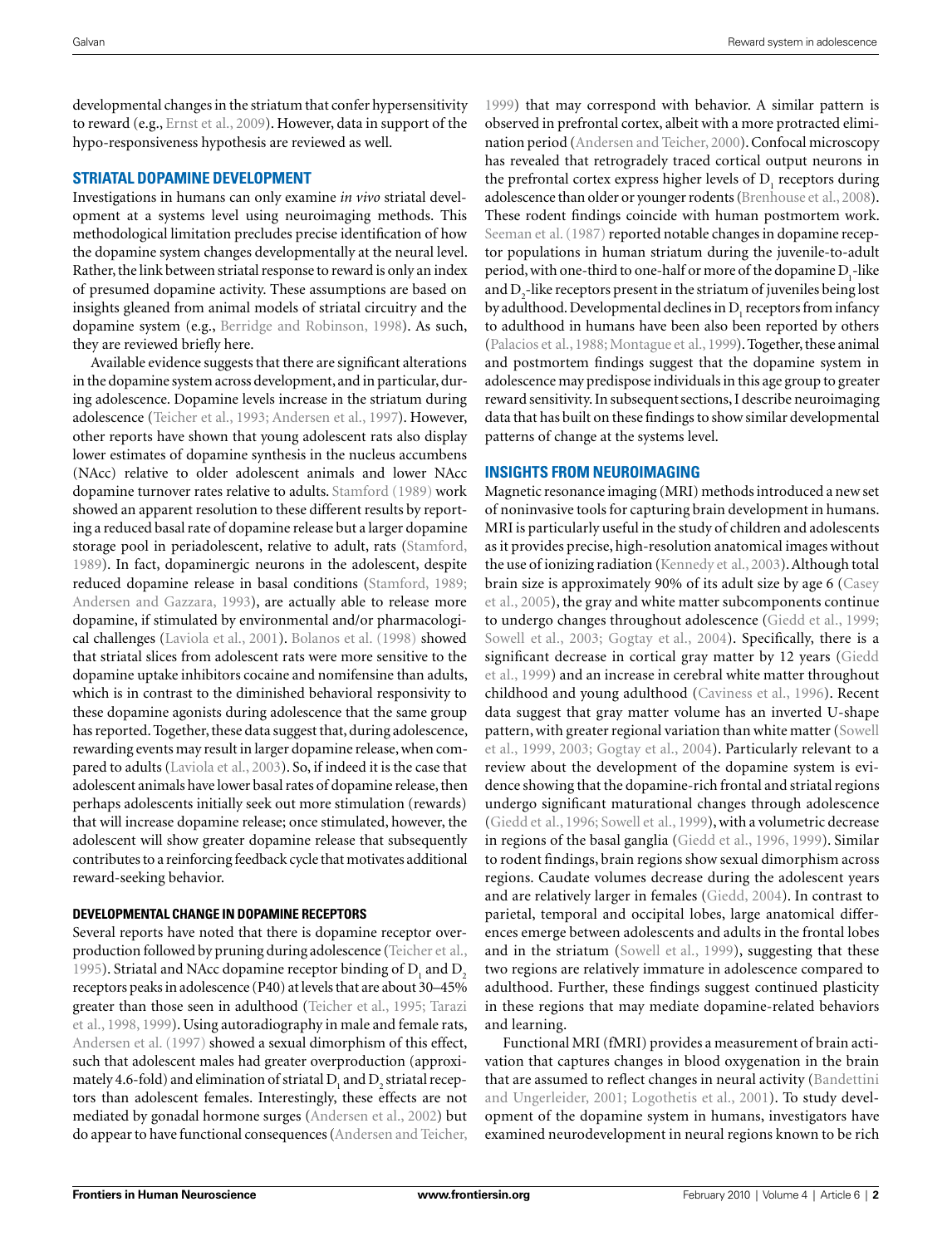in dopamine cell bodies and projections, mainly midbrain, striatal and prefrontal regions (Koob and Swerdlow, 1988). As fMRI is simply a presumed index of neuronal activity, studies that utilize this tool cannot definitely conclude changes in dopamine expression and/or activity. However, by using converging methods and insights from animal models, work in humans can begin to further probe the development of dopamine-rich circuitry. To do so, initial studies have used reward paradigms as a way to tap into this circuitry, given reports in adult humans showing the robust effect of reward on eliciting striatal activity (e.g., Knutson et al., 2001; Montague and Berns, 2002). Developmental studies have shown that, indeed, children and adolescents recruit the same neural circuitry that adults do when presented with monetary and nonmonetary rewards (e.g., Bjork et al., 2004; Ernst et al., 2005; Galván et al., 2006; van Leijenhorst et al., 2009). However, *how* adolescents differ from adults in neural recruitment has been the subject of debate in the cognitive developmental neuroscience literature.

# **DISPARATE FMRI FINDINGS OF REWARD SENSITIVITY IN ADOLESCENTS**

Developmental fMRI studies of reward have yielded two main findings that directly map onto the two hypotheses outlined above. The first suggests that adolescents, relative to adults, show less engagement of the ventral striatum in anticipation of reward (Bjork et al., 2004). Bjork and colleagues compared early and mid-adolescents to a group of adults on the monetary incentive delay (MID) task, which was designed for and has been widely used in adult samples  $(e.g.,$  Knutson et al., 2001). In the MID task, participants were first presented with one of seven cues. After a delay, they were asked to press the target and finally, feedback was presented to notify participants whether they had won or lost money during the trial. Despite similar behavioral performance, the authors found significant neural differences between age groups, such that adolescents showed less ventral striatal activation in anticipation of reward compared to adults. There were no group differences in response to feedback. Bjork and colleagues interpreted these data as support for the hypothesis that adolescents have a ventral striatal activation deficit. That is, that adolescents engage in extreme incentives (e.g., risky behaviors) 'as a way of compensating for low ventral striatal activity (Spear, 2000; Bjork et al., 2004)'.

Although Bjork and colleagues have more recently replicated these findings in a doubled sample size and using an improved headcoil (Bjork et al., in preparation, personal communication), numerous papers have reported the opposite results (May et al., 2004; Ernst et al., 2005; Galván et al., 2006; van Leijenhorst et al., 2009). These studies have shown that, relative to other age groups, adolescents show greater activation in the ventral striatum in response to reward. For instance, in our work, children, adolescents and adults were asked to perform a simple, youth-friendly task in the scanner in which different reward values were delivered following correct responses (Galván et al., 2006). Relative to children and adults, the adolescent group showed heightened ventral striatal activation in anticipation of reward. In another example, Ernst et al. (2005) used a probabilistic monetary reward task to show that adolescents recruited significantly greater left NAcc activity than adults during winning trials. These findings directly contrast the Bjork paper and lend support for the hypothesis that disproportionately increased activation of the ventral striatal motivational circuit characterizes adolescent neurodevelopment and behavior (Chambers et al., 2003). A recent paper by van Leijenhorst et al. (2009) supports the hyper-responsive view as well. In contrast to the majority of similar work, they used an fMRI paradigm that was not dependent on behavior. That is, participants passively viewed stimuli that either certainly or uncertainly predicted subsequent reward. This approach is particularly important because previous studies may have been confounded by the behavioral component of the tasks. Their main finding is that adolescents show greater striatal activation than children or adults in response to reward receipt (van Leijenhorst et al., 2009), suggesting that even when reward is not contingent on behavior and thus there are no differences in motivation, adolescents show a hyper-active striatal response to reward.

These opposing findings further fuel the debate about how the dopamine system is altered during adolescence and mirror the seemingly contrasting findings of basal versus stimulated dopamine release in rodents. Given that there is relatively more evidence in support of the latter view, recent reviews on this topic suggest that the field has converged on the notion that, during adolescence, the striatal system is hyper-responsive to rewards and incentives (Ernst et al., 2009; Somerville et al., 2009). However, it is important to consider some plausible explanations for the disparate results.

## **POSSIBLE EXPLANATIONS FOR THE DISCREPANCIES**

There are several possible explanations for the striking differences between studies. **Table 1** summarizes the major areas of divergence in the most commonly cited papers on this topic. This table is not intended to be exhaustive and only includes work conducted in typically developing youth; data from clinical populations are not discussed. First, the studies differ greatly in the developmental stages and ages of participants. Second, studies differ in the comparison groups. Last, differences in task design, analysis and baseline conditions can lead to significant differences in interpretation. Where appropriate, suggestions and possible strategies to minimize these methodological differences in future work are described.

#### **What is adolescence?**

A significant issue that is underappreciated across and between studies is the problem of defining adolescence in humans. Adolescence can and is defined by a myriad ways, including age, sexual maturation, puberty, educational grade, the law, and/or financial independence, by a multitude of experts including educators, scientists, policy makers and parents. Given the seemingly endless possible definitions, adolescent researchers face a daunting task in deciding which individuals to include in their "adolescent" sample. Some scientists have identified adolescence as 'the gradual period of transition from childhood to adulthood (Spear, 2000; Dahl, 2004)'. While this broad definition is useful when describing heterogeneous bodies of work, as in literature reviews, it is not the most suitable way to define participant samples to be included in developmental studies. The reason this is inappropriate for empirical work is because of the vast heterogeneity that characterizes adolescence biologically and socially.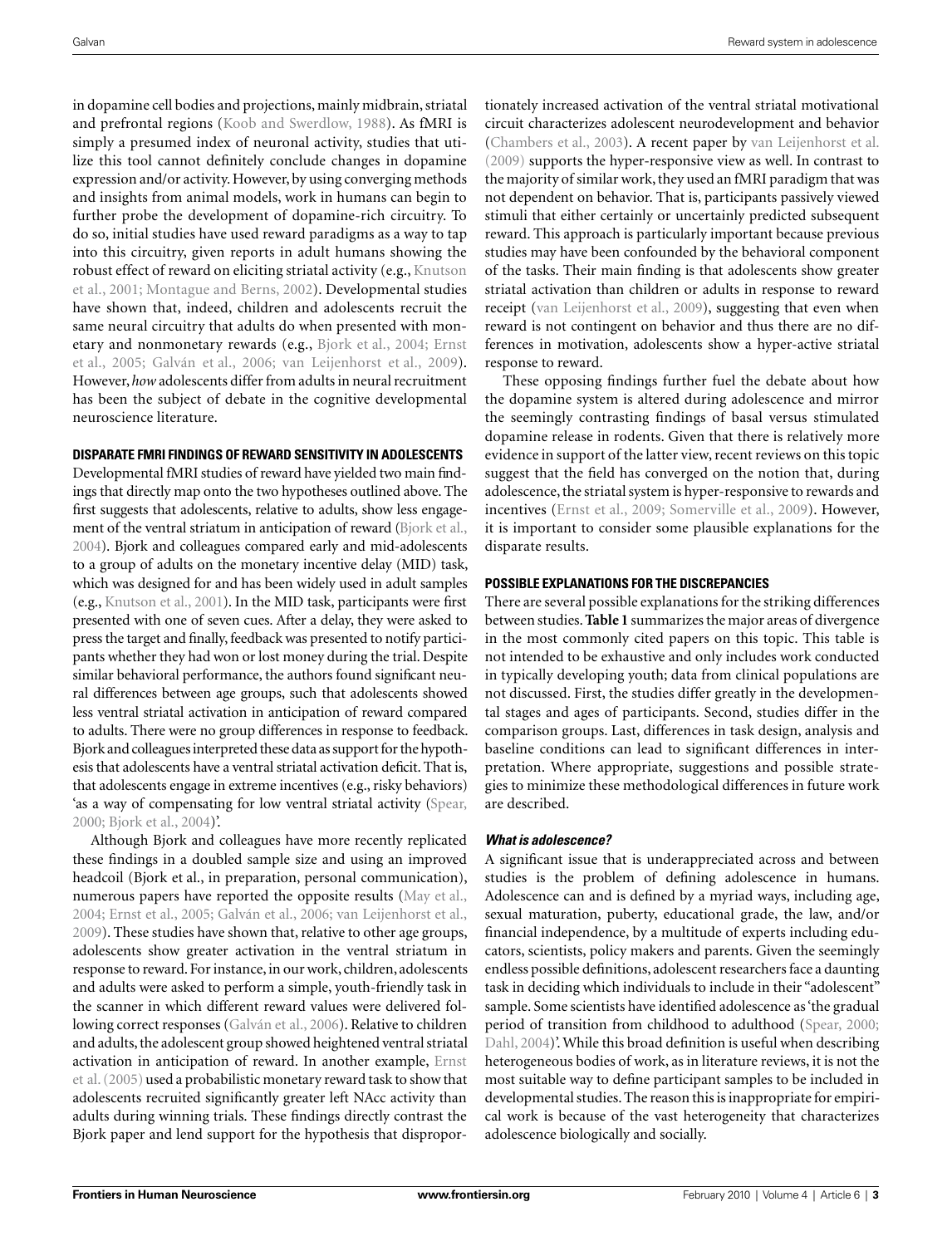| Study                            | <b>Main findings</b>                                                                                                                                        | Age range of<br>adolescent group | Comparison<br>group                                   | Task design                            | <b>Analysis focus</b>               | <b>Baseline</b>                                     |
|----------------------------------|-------------------------------------------------------------------------------------------------------------------------------------------------------------|----------------------------------|-------------------------------------------------------|----------------------------------------|-------------------------------------|-----------------------------------------------------|
| Bjork et al.<br>(2004)           | Adolescents show<br>hypo-responsive striatal<br>activity relative to adults                                                                                 | $12 - 17$                        | Adults<br>(ages 21-28)                                | Reward<br>magnitude                    | Anticipation<br>of reward           | Entire trial                                        |
| May et al.<br>(2004)             | No comparison group                                                                                                                                         | $9 - 16$                         | None                                                  | Reward<br>probability                  | Entire trial                        | First timepoint<br>of each trial                    |
| Ernst et al.<br>(2005)           | Adolescents show<br>hyper-responsive striatal<br>activity relative to adults                                                                                | $9 - 17$                         | Adults<br>(ages 20-40)                                | Reward<br>magnitude<br>and probability | Feedback<br>(outcome)               | Subset of<br>fixation trials                        |
| Galván et al.<br>(2006)          | Adolescents show<br>hyper-responsive<br>striatal activity relative<br>to children and adults                                                                | $13 - 17$                        | Children<br>(ages $7-11$ ) and<br>adults (ages 23-29) | Reward<br>magnitude                    | Anticipation                        | Intertrial interval                                 |
| van Leijenhorst<br>et al. (2009) | Adolescents show<br>hyper-responsive striatal<br>activity relative to children<br>and adults                                                                | $14 - 15$                        | Children (ages 10-12)<br>and adults (ages 18-23)      | Reward<br>probability                  | Anticipation<br>and feedback        | No baseline                                         |
| Geier et al.<br>(2009)           | Adolescents show<br>hypo-responsive striatal<br>activity to reward cues and<br>hyper-responsive activity in<br>anticipation of reward<br>relative to adults | $13 - 17$                        | Adults (ages 18-30)                                   | Reward<br>probability                  | Cue, anticipati-<br>on and feedback | Implicit baseline<br>(e.g., non-task<br>activation) |

#### **Table 1 | Developmental fMRI reward studies.**

While some groups restricted inclusion of the adolescent sample to high school students (Galván et al., 2006; Geier et al., 2009) and one group included an age-restricted adolescent group that inarguably captured adolescence (van Leijenhorst et al., 2009), the age range of the adolescent group in the remaining studies listed in **Table 1** varies widely. For instance, the Bjork et al. (2004), May et al. (2004) and Ernst et al. (2005) studies included 12-year-old children (the latter studies included even younger children, at 9 years old) in their "adolescent" sample. While a 12-year-old might be considered an early adolescent in some academic circles, it would be hard to make the same claim for a 9-year-old. Besides, even if a 12-year-old can be considered an early or pre-adolescent, that individual is a very different adolescent than say, a 17-year-old, who presumably has more independence, has a greater likelihood of having engaged in risky and reward-seeking behavior, and has a different appreciation of money (the most commonly used reward in these studies). As such, it is time for the field to set standards on how adolescents are classified; this is particularly crucial now that we have evidence that developmental changes follow a nonlinear pattern in many brain regions that peaks in mid-adolescence (Shaw et al., 2008). At the very least, investigators should make a more concerted effort to report how the age groups were defined. These definitions might include a particular age, puberty, or year in school (e.g., only high school students). While obtaining a broad age range is typically the ideal standard in developmental work to examine *developmental change*, this approach is only useful if the analyses are conducted in such a way as to appreciate the age and developmental continuum. That is, a broad age

range that includes early-, middle- and late- adolescence is only developmentally informative if age is included as a regressor to examine individual variability across development. Instead, all studies described above group the "adolescent" sample and compare it to the comparison group, without taking advantage of the developmental distribution. By the time the study is whittled down to a summary, the generalized message neglects to highlight the significant variability in age.

#### **Comparison groups**

Identifying the appropriate comparison group for adolescents is almost as difficulty as defining adolescence. This identification is challenging because the boundaries between child and adolescent and adolescent and adult are often murky. While some investigators would classify a 12-year-old as a child (van Leijenhorst et al., 2009), others would include that same child in the adolescent group (Bjork et al., 2004; May et al., 2004; Ernst et al., 2005). Similarly, most neuroimaging studies, including developmental and adult studies, include 18- and 19-year-olds as the adult group. This practice has likely arisen for two primary reasons: (1) in the United States, 18-year-olds are defined by law as adults and (2) college students are an easy subject pool for recruitment purposes. This inclusion persists despite the fact that numerous studies have documented the protracted development of the brain through the mid- to latetwenties (Giedd, 2004) and the questionably mature disposition of individuals in this late adolescent age range. As such, it is quite possible that individuals who are only a few months apart in age (e.g., a 17-year-old and an 18-year-old) are classified as an adolescent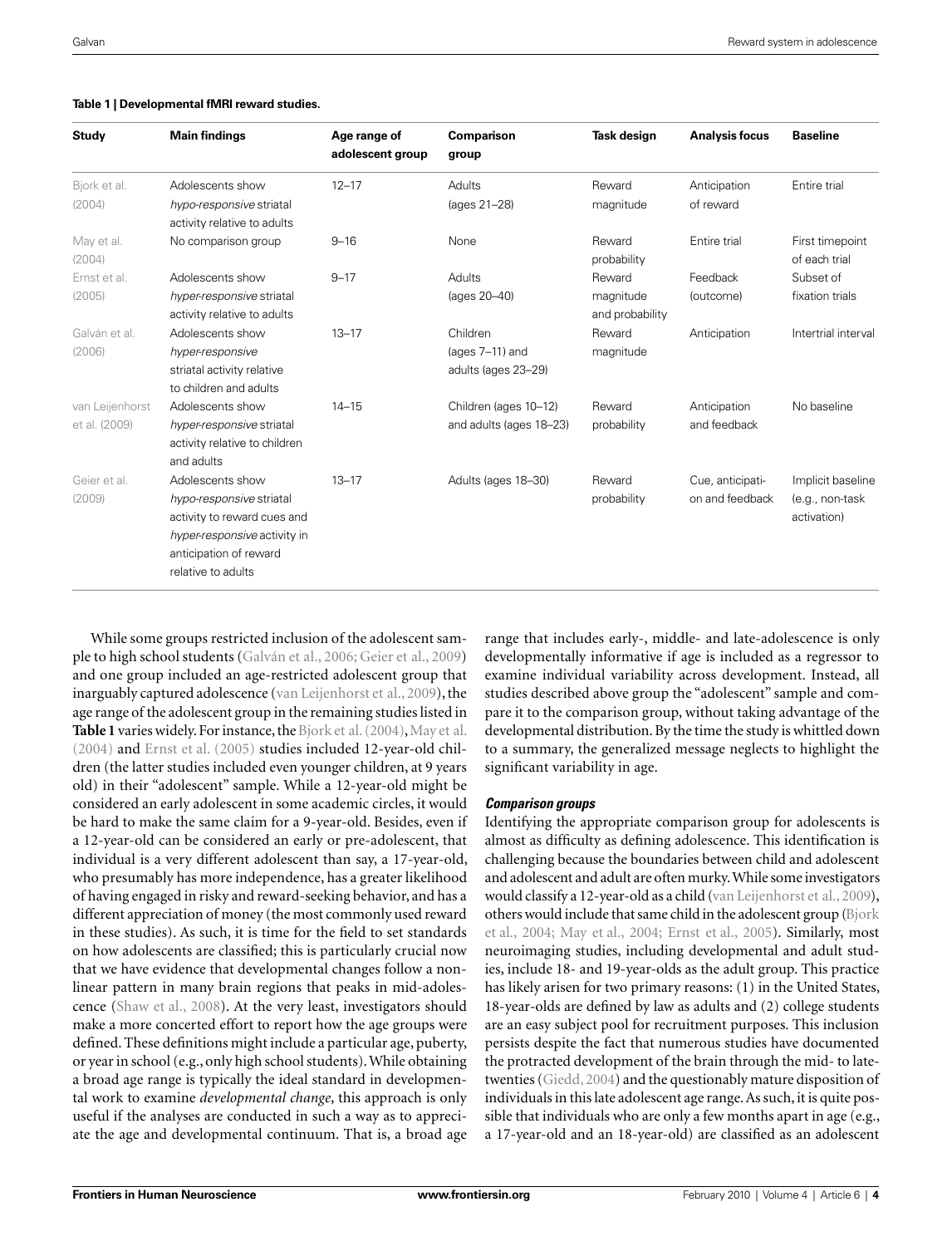and adult, respectively (Geier et al., 2009) which begs the question of whether the adult comparison group is truly an accurate comparison group.

# **Task design**

Despite asking basically the same question (what is the developmental trajectory of dopamine-rich striatal circuitry in response to reward?), no two experimental paradigms described here are alike. While some focused on reward magnitude (Bjork et al., 2004; Galván et al., 2006), others manipulated reward probability (May et al., 2004; van Leijenhorst et al., 2009) or both (Ernst et al., 2005; Eshel et al., 2007). Further, in all but one study (van Leijenhorst et al., 2009), rewards were dependent on participants' behavioral response including reaction time (e.g., Bjork et al., 2004) and response accuracy (Ernst et al., 2005; Galván et al., 2006; Eshel et al., 2007). Given known developmental differences in reaction time speed and accuracy ability, the difficulty of the task could have had large influence on neural activation patterns.

Another obvious difference between the studies listed in **Table 1** is the wide range of tasks used and the degree to which they were developmentally appropriate. Task choice is not a trivial issue, as differences in task engagement and comprehension can have significant effects on neural activation. While some studies designed the tasks to maximize the probability that developmental populations would find them engaging (Galván et al., 2006; van Leijenhorst et al., 2009), such as through the use of cartoon-like stimuli and by describing the task as a video game (e.g., "your goal is to help the pirate in this video game earn as much money as possible"), others simply implemented tasks that were designed for adults (e.g., Bjork et al., 2004; May et al., 2004). This latter approach is problematic for several reasons. First, the use of fMRI tasks designed for adults is done under the assumption that youth will find the adult-appropriate tasks as engaging as adults do. Second, this also assumes that children and adolescents will comprehend the tasks as well as adults. Third, this approach may be an unfortunate illustration of a broader negligence of making special considerations when studying children and adolescents. For instance, if the investigators are comfortable using tasks that will likely be uninteresting to children and adolescents, one might wonder if the investigators similarly neglected to implement special child-friendly scanning practices (e.g., ensuring the child is comfortable and that the experience is as anxiety-reducing as possible). To ensure making the tasks as youth-friendly as possible, some suggestions include using cartoon or otherwise animated stimuli, ensuring proper response time for children (as a plethora of studies have shown that children have longer reaction times than adults), and making the task as simple as possible without multiple conditions and rules that the child needs to hold online. For example, while seven predictive cues might be reasonable for an adult to keep in mind in the MID task (Knutson et al., 2001), adolescents may find this task demand more difficult (Bjork et al., 2004) and subsequently become less engaged in the task. This could eventually lead to less neural activation, as compared to the relatively more engaged adults.

## **Task analyses**

An additional consideration that almost certainly contributed to differences in results is the stage of reward processing that was analyzed. All of these fMRI tasks included three basic stages: cue

presentation, anticipation of reward following behavioral response, and feedback. Of the studies reviewed here, three studies examined anticipation of reward (Bjork et al., 2004; Galván et al., 2006; Eshel et al., 2007), three studies analyzed responses to feedback (Bjork et al., 2004; Ernst et al., 2005; van Leijenhorst et al., 2009) and one study did not distinguish between stages and instead analyzed the entire trial (May et al., 2004). The difficulty in analyzing these different stages of reward processing is that temporally proximal events (e.g., the cue and anticipation phase) are difficult to parse out in fMRI analyses. In practice, this means that while only one phase was of interest, MR signal from the other stages may have bled into activation. In other words, while researchers may have intended to examine one aspect of the task, they may have been measuring (and reporting) another aspect of the task. Without the raw data, it is impossible to glean from the papers if this was the case. This possibility may explain the different results reported even when the focus of analysis was the same. For instance, while Bjork et al. (2004) and Galván et al. (2006) both examined the anticipation phase, their data are completely opposite. Also, while Ernst et al. (2005) and van Leijenhorst et al. (2009) report greater ventral striatal activation in adolescents compared to adults during feedback, Bjork et al. (2004) failed to detect any activation differences between groups in any of the feedback contrasts.

A recent study by Geier et al. (2009) illustrates how adolescents may have distinct activation profiles during different stages of the task. These authors cleverly designed the task precisely to be able to deconvolve the distinct stages of the task. During the cue component, adolescents showed an attenuated response in the ventral striatum compared to adults. However, during reward anticipation, the same adolescents showed heightened activity in the same region, as compared to adults. Collectively, these data suggest that temporally distinct aspects of reward tasks may yield significantly different results and should be carefully considered when making sweeping generalizations about the adolescent striatum and reward sensitivity.

## **Baseline issues**

The interpretation of functional imaging studies of development is dependent on the sensitivity and accuracy of the imaging methods used to detect these changes (Kotsoni et al., 2006). As the blood oxygen level dependent (BOLD) signal is used as a measure of brain activity in most fMRI studies, a variety of variables including heart rate, heart rate variability and respiration can influence the hemodynamic response. For instance, heart rate and respiratory rate in children are nearly twice those in adults (Kotsoni et al., 2006). These physiological differences across development are a significant concern in developmental neuroimaging studies because they can introduce greater noise in echo planar and spiral imaging due to movement of lungs and diaphragm (van de Moortele et al., 2002). As such, these developmental differences should be taken into consideration when identifying an appropriate baseline. Thomason et al. (2005) examined how developmental differences in respiration influenced the fMRI signal while participants breathed normally in the scanner without engaging in a task. They found that in addition to greater noise in the children's data, this noise contributed to increased "baseline" activation in children's relative to adult's percent signal change. As passive rest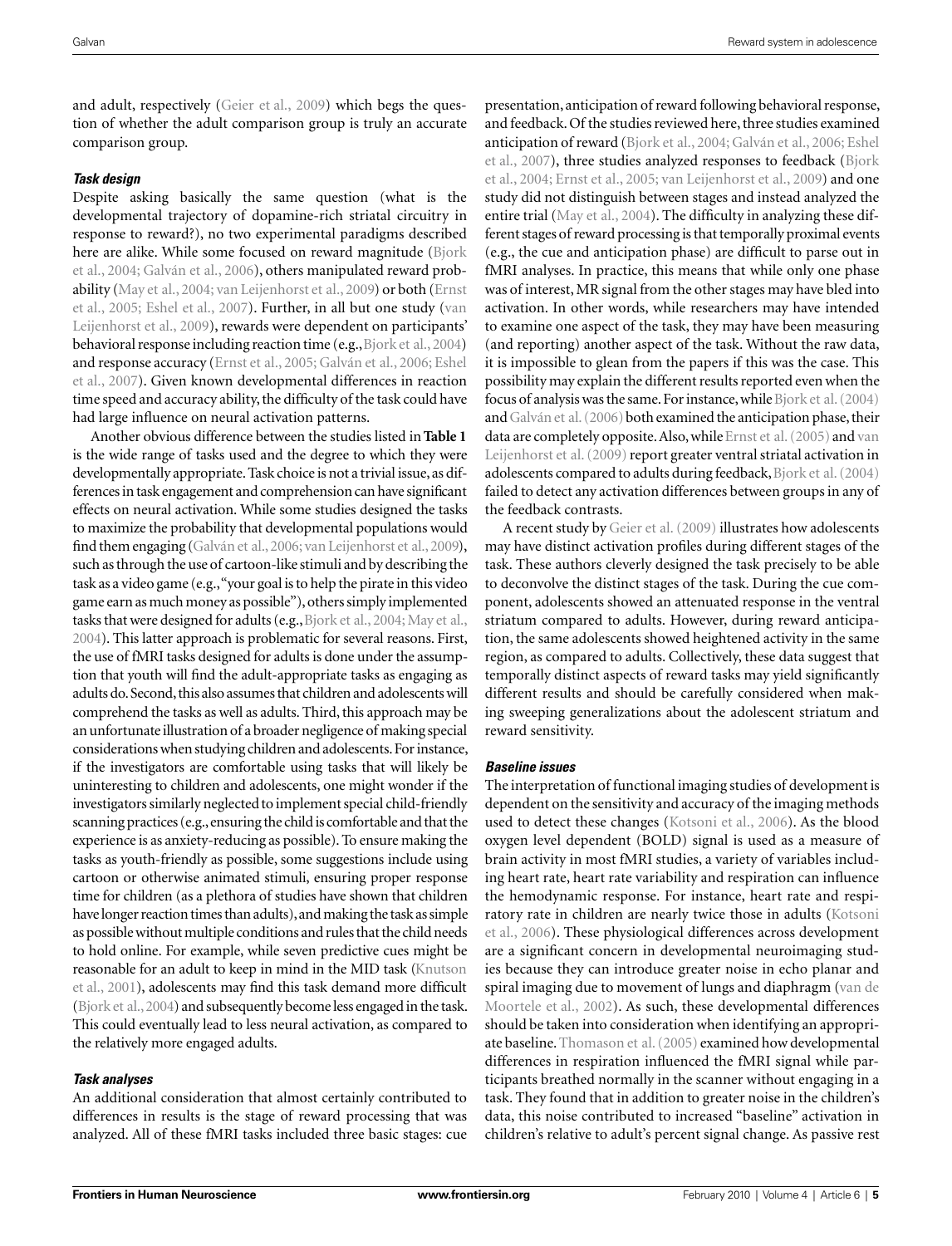in the scanner (similar to the instructions Thomason's participants received) is commonly used as the baseline condition by which all cognitive task conditions are compared, these differences can have significant and deleterious influence on fMRI results and interpretations. This broader discussion of baseline issues is not new, as Schlaggar et al. (2002) have raised the problem of appropriate comparison tasks previously. Whether children (and adolescents) display increased or decreased resting baseline states will influence the final outcome and interpretations of results when their data are compared to adults' data if the baseline problem is not taken into consideration and controlled for during task design and data analysis.

At least three types of baselines were used in the studies described here. Bjork et al. (2004) defined the baseline as the mean signal value averaged across the entire time series. In the Ernst et al. (2005) paper, 18 (of 129) trials were fixation trials that served as baseline. That is, all contrasts of interest were compared to trials in which the participant was presumed to be doing nothing but staring at a fixation cross (refer to Thomason et al., 2005 above to note how this may be problematic). Similarly, Galván et al. (2006) used the intertrial interval as the relative baseline, during which the participant was presented with a fixation cross. Finally, van Leijenhorst et al. (2009) and Geier et al. (2009) did not define an implicit baseline and instead generated contrast images between different trial types (e.g., certain versus uncertain reward trial types). All authors presumably had good reason to choose the baseline they did and there is no standard baseline in the field but, clearly, small differences in baseline can have dramatic effects on final results. For instance, if adolescents have a higher (or lower) resting baseline than adults, the subtraction method (e.g., comparing image contrasts) used in fMRI analyses may lead to incorrect interpretations.

While agreeing upon a standard baseline is neither feasible nor optimal, as nuances in questions and experimental tasks warrant individual baseline requirements, there are ways to ensure that the chosen baseline in individual studies is comparable across groups. One way to circumvent these inherent developmental differences in resting fMRI signal is to establish separate baselines for each group and then compare task conditions within-group. Several neuroimaging software packages, such as FSL, allow for this type of analysis without compromising statistical group comparisons. A second way is to first confirm that signal activation differences for the baseline condition do not significantly differ between age groups prior to subsequent cognitive task comparisons. Finally, a different approach would be to compare only youth and adults who show similar baseline activation patterns. This approach would be similar to *post hoc* performance-matching described previously for behavioral data (Schlaggar et al., 2002).

# **INDIVIDUAL DIFFERENCES IN REWARD SENSITIVITY**

Although the work presented thus far suggests that adolescence is a heightened period of reward sensitivity, not all adolescents are reward-seekers. The importance of examining individual differences in behavior and neural activity has been appreciated in adult samples (e.g., Tom et al., 2007) but less work has been conducted in developmental populations. Reward-seeking and risk-taking behaviors (e.g., gambling and illicit drug use) are more frequent

in individuals with a particular behavioral trait, such as elevated novelty and sensation-seeking (Willis et al., 1994). Relevant to this review is that anticipatory activation of the ventral striatum predicts reward-related risks at an individual differences level (Montague and Berns, 2002; Matthews et al., 2004; Kuhnen and Knutson, 2005). For instance, individuals who show greater activation in the ventral striatum prior to a gambling choice are more likely to make a risky, rather than safe, choice (Kuhnen and Knutson, 2005). More generally, previous studies have documented striking individual differences in the efficiency of cognitive control (Fan et al., 2002), which is necessary for self-regulation in rewarding situations. In fact, the ability to direct attention away from rewarding stimuli during a delay of gratification task in toddlers predicts cognitive control later in life (Eigsti et al., 2006). Together, these studies underscore the importance of taking into consideration individual differences in experience, behavior and neural activation when examining complex brain-behavior operations such as reward processing in developmental populations. In a recent study (Galván et al., 2007), we examined individual differences to help disentangle the complexities that underlie increased vulnerability in some individuals to reward-driven behaviors and negative outcomes, such as addiction. Our approach was to examine the association between activity in reward-related neural circuitry in anticipation of a large monetary reward with personality trait measures of risk-taking and impulsivity in adolescence. fMRI scans and anonymous self-report rating scales of risky behavior, risk perception and impulsivity were acquired in individuals between the ages of 7 and 29 years. The main finding was that there was a positive association between NAcc activity and the likelihood of engaging in risky behavior across development; that is, individuals more likely to report higher frequency of risky behavior in "real-life" recruited the ventral striatum the most in the lab. These findings suggest that during adolescence, some individuals may be more prone to engage in risky behaviors due to developmental changes dopamine-rich regions in concert with variability in a given individual's predisposition to engage in risky behavior. These studies are a good starting point to investigate the role of individual differences in reward sensitivity. However, future work also needs to examine the neural correlates of reward that incorporates sex, age, pubertal stage and ethnic differences.

# **WHAT IS REWARDING TO A HUMAN ADOLESCENT?**

The majority of studies reviewed above used money as a reward probe, as it is an easy reward to manipulate, elicits robust recruitment of dopamine-rich circuitry, and has been used extensively in adult models of reward. However, adolescents are motivated by more than simply monetary rewards and studies that take advantage of social, novelty and primary reinforcing rewards that also motivate adolescents may shed new light on the reward system. What is rewarding changes with development, so what adolescents deem uniquely rewarding, relative to children and adults, may inform the field about the underlying dopamine system. For instance, while children are most rewarded by primary reinforcers, such as sugar, adolescents find peer interactions more rewarding than children and adults (Csikszentmihalyi et al., 1977). One study showed increased recruitment of the ventral striatum to passive viewing of images of socially desirable, but not undesirable peers (Guyer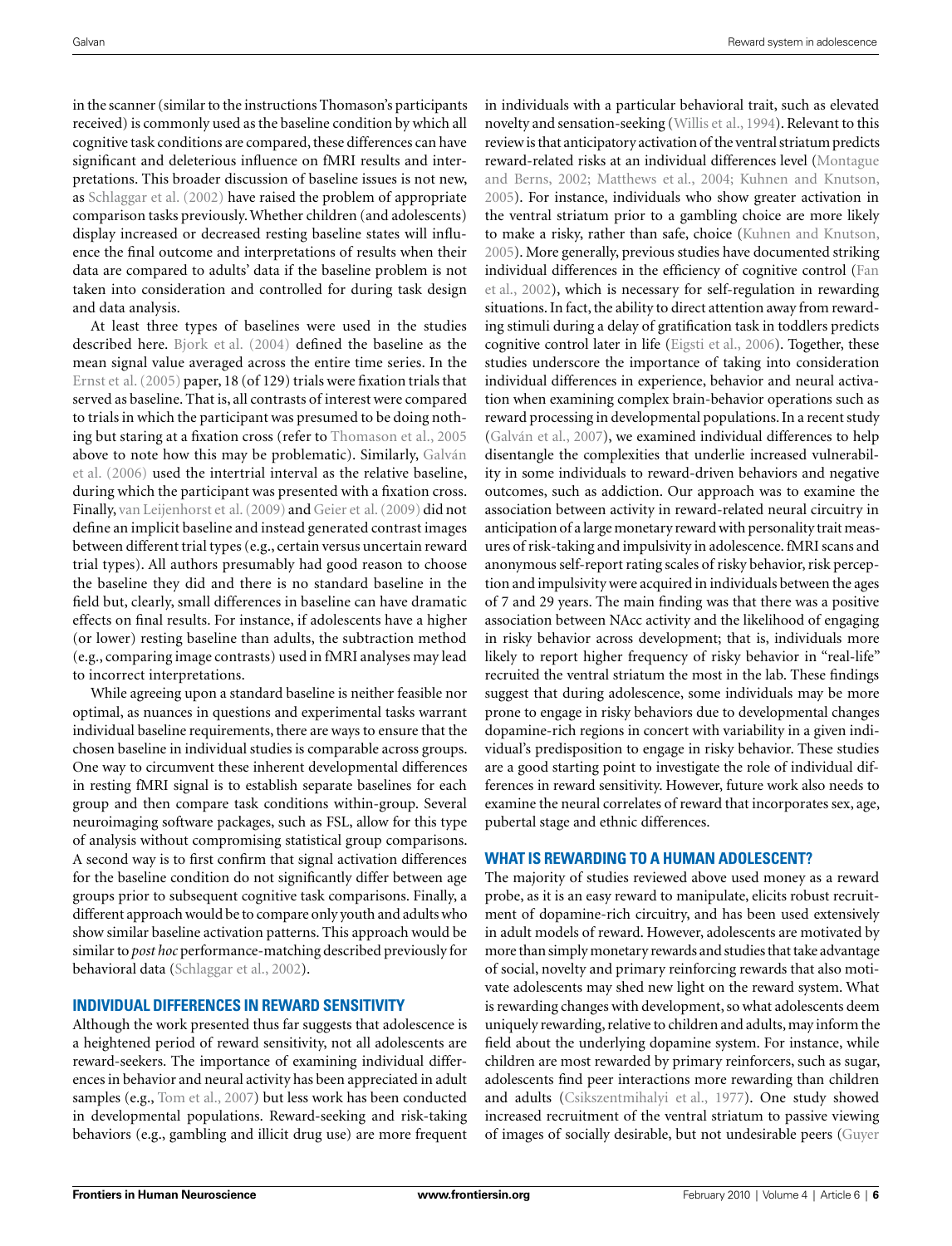et al., 2009). Without an appropriate manipulation of the socially desirable peers as rewarding stimuli, it is impossible to know if, indeed, adolescents find socially desirable peers more rewarding than others but this study does implicate dopamine-rich circuitry in adolescent sensitivity to social interactions. As such, *what* is rewarding and the context in which the rewards are presented are important factors to consider when comparing motivation, behavior and underlying reward circuitry in adolescents relative to other groups. This is particularly relevant to the well-characterized risk-taking behavior in adolescents (Steinberg, 2004). Relative to adults or children, adolescents are more likely to categorize risk-taking as "fun" or rewarding (Maggs et al., 1995); this suggests that in response to a risky opportunity, adolescents may be more likely to engage the dopamine system than other age groups, which may contribute to their increased risk-taking tendencies. This phenomenon has been reviewed extensively elsewhere (e.g., Steinberg, 2004; Ernst and Mueller, 2008; Somerville et al., 2009).

## **FUTURE AREAS OF INQUIRY**

This review did not include the extensive literature on hormonal development as they relate to behavioral changes during adolescence as it has been reviewed numerous times elsewhere (Spear, 2000). However, complex interactions between the dopamine system and changes in hormones during adolescence likely contribute to the expressed reward-related behaviors. In future work, designing experiments that can assess how the function of dopamine-rich circuitry is mediated by changes in hormones may provide useful insights into this complex association.

Also, further examination of how changes in sleep patterns influence neural function during adolescence will be a useful area of inquiry. Mounting evidence suggests that sleep is critical for brain function and development (Benca, 2004; Hagenauer et al., 2009). Recent examination of this critical question provides invaluable insight into how normally occurring changes in sleep patterns might exacerbate detrimental adolescent-typical behaviors (Dahl and Lewin, 2002; Holm et al., 2009). Holm et al. (2009) show that poor sleep quality and fewer minutes of sleep were associated with blunted striatal activity during reward anticipation and outcome (Holm et al., 2009). These data highlight the importance of considering contextual effects on reward-related neural sensitivity across development.

Various reports have noted sexual dimorphism in dopamine system development in animal models (Andersen et al., 1997) and structural MRI work (Giedd et al., 2004). However, this area of research has been relatively under-studied in functional MRI studies, probably because of practical constraints imposed by relatively limited sample sizes in these studies. This effect is a critical

#### **REFERENCES**

- Andersen, S. L., Dumont, N. L., and Teicher, M. H. (1997). Developmental differences in dopamine synthesis inhibition by 7-OH-DPAT. *Naunyn Schmiedebergs Arch. Pharmacol.* 356, 173–181.
- Andersen, S. L., and Gazzara, R. A. (1993). The ontogeny of apomorphine-induced alterations of neos-

triatal dopamine release: effects of spontaneous release. *J. Neurochem.*  61, 2247–2255

Andersen S. L., and Teicher, M. H. (1999). Cyclic adenosine monophosphate (cAMP) changes dramatically across periadolescence and region. Poster presented at the meeting of the Society for Neuroscience Meeting, Miami Beach, Florida.

area of study as there are prominent sex differences in the onset and maintenance of several mental health disorders that may be related to aberrant dopamine functioning (Paus et al., 2008).

# **CONCLUSIONS**

This review began with the following question: is the dopamine system hypo- or hyper-responsive to rewards during adolescence? The investigations described in this review provide unequivocal evidence that the reward system undergoes massive changes during adolescence. Further, they show strong support for the hypothesis that the dopamine system is hyper-responsive, or over-engaged, in response to rewards during adolescence. While initial neuroimaging work (Bjork et al., 2004) seemed to provide support for hyporesponsive reward system hypothesis, numerous studies since have instead yielded data that provide support for an overactive reward system during adolescence. As such, the field seems to be converging on this latter conclusion (Casey et al., 2008; Steinberg, 2008; Ernst et al., 2009; Somerville et al., 2009). However, subtle nuances in experimental manipulation, interpretation and environmental context have significant effects on this generalization. As best illustrated in recent work by Geier et al. (2009), different aspects of reward are paralleled by distinct neural sensitivity in adolescence, such that initial presentation of a reward-predicting cue does not lead to similar hyperactivity as the anticipation of upcoming reward. In our own work, human adolescents showed increased activation, relative to children and adults, in the dopamine-rich NAcc in response to high reward but showed *diminished* activation in this same region in response to low reward (Galván et al., 2006). Thus, *what* is rewarding to an adolescent will influence circuitry implicated in reward and risk-taking and, presumably, subsequent behavior. Reward value is not absolute and rewards are instead appreciated in the context of other available rewards. Adolescents may be particularly sensitive to these changing contexts.

In sum, while there is no doubt that the reward system undergoes dramatic developmental changes during adolescence, the precise features of these maturational events cannot easily be determined and will require further exploration, in both the animal and human literatures. By rooting research on the dopamine system in animal findings, we can begin to constrain interpretations of data from the human work, to better understand what precisely is changing in the striatal dopamine system that predisposes adolescents to engage in high reward-seeking behaviors.

#### **ACKNOWLEDGMENTS**

The author acknowledges the helpful comments by members of the Galván Lab, two anonymous reviewers and previous discussions with Brad Schlaggar regarding baseline issues.

- Andersen S. L., and Teicher, M. H. (2000). Dopamine receptor pruning in prefrontal cortex during the periadolescent period in rats. *Synapse* 37, 167–169.
- Andersen, S. L., Thompson, A. P., Krenzel, E., and Teicher, M. H. (2002). Pubertal changes in gonadal hormones do not underlie adolescent dopamine receptor overproduc-

tion. *Psychoneuroendocrinology* 27, 683–691.

- Bandettini, P. A., and Ungerleider, L. G. (2001). From neuron to BOLD: new connections. *Nat. Neurosci.* 412, 864–866.
- Benca, R. M. (2004). Regulation of sleep and arousal: Introduction to part VII. *Ann. N. Y. Acad. Sci.* 1021, 260–261.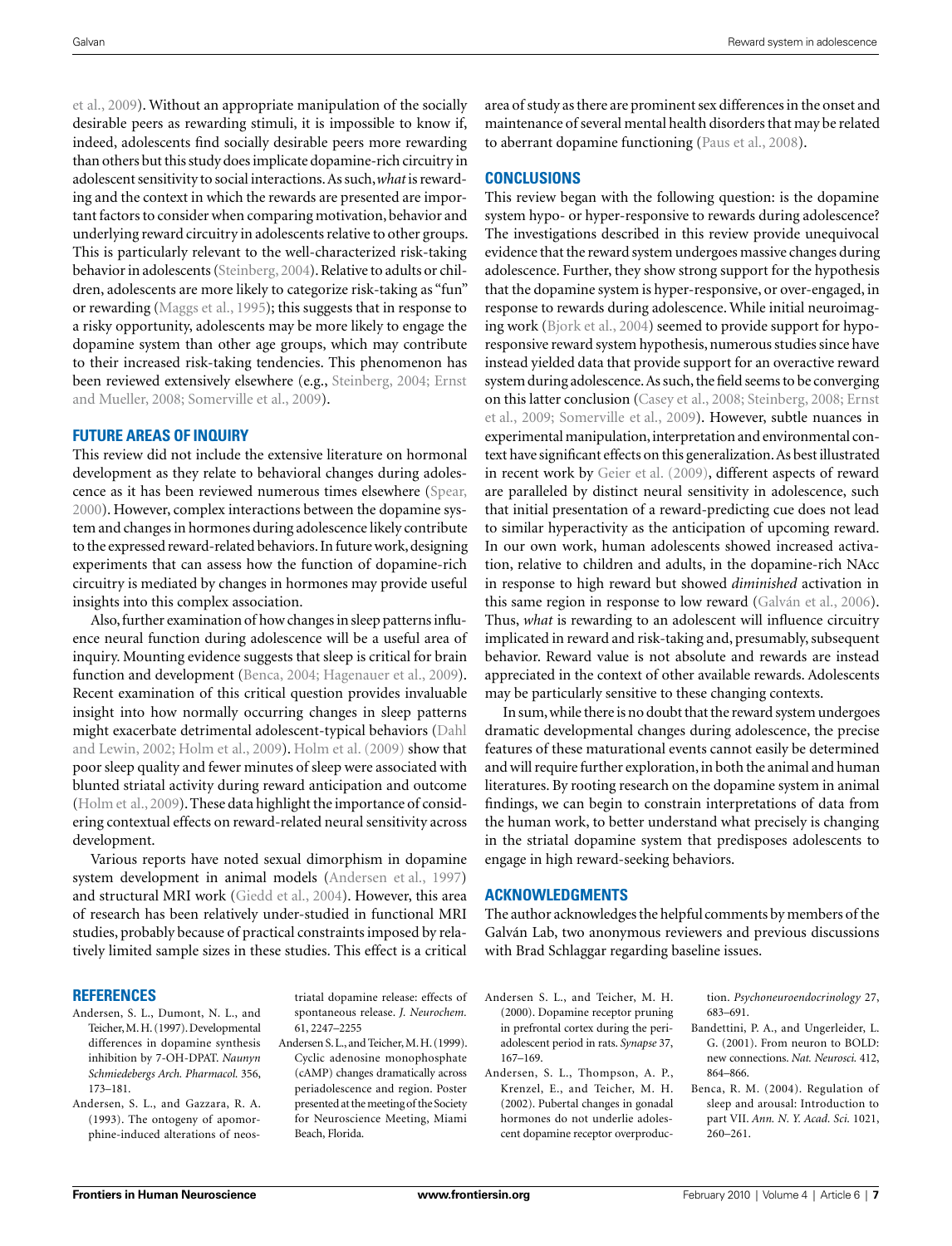*Res. Brain Res. Rev.* 28, 309–369. Bjork, J. M., Knutson, B., Fong, G. W., Caggiano, D. M., Bennett, S. M., and Hommer, D. W. (2004). Incentiveelicited brain activation in adolescents: similarities and differences from young adults. *J. Neursoci.* 24, 1793–1802.

- Blum, K., Braverman, E., Holder, J., Lubar, J., Monastra, V., Miller, D., Lubar, J., Chen, T., and Comings, D. (2000). Reward deficiency syndrome: a biogenetic model for the diagnosis and treatment of impulsive, addictive and compulsive behaviors. *J. Psychoactive Drugs* 2, 1–112
- Blum, K., Cull, J. G., Braverman, E. R., and Comings, D. E. (1996). Reward deficiency syndrome. *Am. Sci.* 84, 132–145.
- Bolanos, C. A., Glatt, S. J., and Jackson, D. (1998). Subsensitivity to dopaminergic drugs in periadolescent rats: a behavioral and neurochemical analysis. *Dev. Brain Res.* 111, 25–33.
- Brenhouse, H. C., Sonntag, K. C., and Andersen, S. L. (2008). Transient D1 dopamine receptor expression on prefrontal cortex projection neurons: relationship to enhanced motivational salience of drug cues in adolescence. *J. Neurosci.* 28, 2375–2382.
- Casey, B. J., Galván, A., and Hare, T. A. (2005). Changes in cerebral functional organization during cognitive development. *Curr. Opin. Neurobiol.* 15, 239–244.
- Casey, B. J., Getz, S., and Galván, A. (2008). The adolescent brain. *Dev. Rev.* 28, 62–77.
- Caviness, V., Kennedy, D., Richelme, C., Rademacher, J., and Filipek, P. (1996). The human brain age 7–11 years: a volumetric analysis based on magnetic resonance images. *Cereb. Cortex*  6, 726–736.
- Chambers, R. A., Taylor, J. R., and Potenza, M. N. (2003). Developmental neurocircuitry of motivation in adolescence: a critical period of addiction vulnerability. *Am. J. Psychiatry* 160, 1041–1052.
- Csikszentmihalyi, M., Larson, R., and Prescott, S. (1977). The ecology of adolescent activity and experience. *J. Youth Adolesc.* 6, 281–294.

Dahl, R. E. (2004). Adolescent brain development: a period of vulnerabilities and opportunities. *Ann. N. Y. Acad. Sci.* 1021, 1–22.

- Dahl, R. E., and Lewin, D. S. (2002). Pathways to adolescent health sleep regulation and behavior. *J. Adolesc. Health* 31, 175–184.
- DeGraff, C., and Zandstra, E. (1999). Sweetness intensity and pleasantness

in children, adolescents and adults. *Physiol. Behav.* 67, 513–520.

- Eigsti, I. M., Zayas, V., Mischel, W., Shoda, Y., Ayduk, O., Dadlani, M. B., Davidson, M. C., Lawrence Aber, J., and Casey, B. J. (2006). Predicting cognitive control from preschool to late adolescence and young adulthood. *Psychol. Sci.*  17, 478–484.
- Ernst, M., and Mueller, S. C. (2008). The adolescent brain: insights from functional neuroimaging research. *Dev Neurobiol* 68, 729–743.
- Ernst, M., Nelson, E. E., Jazbec, S. P., McClure, E. B., Monk, C. S., Leibenluft, E., Blair, J., and Pine, D. S. (2005). Amygdala and nucleus accumbens in responses to receipt and omission of gains in adults and adolescents. *Neuroimage* 25, 1279–1291.
- Ernst, M., Romeo, R. D., and Andersen, S. L. (2009). Neurobiology of the development of motivated behaviors in adolescence: a window into a neural systems model. *Pharmacol. Biochem. Behav.* 93, 199–211.
- Eshel, N., Nelson, E. E., Blair, R. J., Pine, D. S., and Ernst, M. (2007). Neural substrates of choice selection in adults and adolescents: development of the ventrolateral prefrontal and anterior cingulate cortices. *Neuropsychologia*  45, 1270–1279.
- Fan, J., McCandliss B. D., Sommer, T., Raz, A., and Posner, M. I. (2002). Testing the efficiency and independence of attentional networks. *J. Cogn. Neurosci.* 14, 340–347.
- Galván, A., Hare, T. A., Parra, C. E., Penn, J., Voss, H., Glover, G., and Casey, B. J. (2006). Earlier development of the accumbens relative to orbitofrontal cortex might underlie risk-taking behavior in adolescents. *J. Neurosci.*  26, 6885–6892.
- Galván, A., Hare, T. A., Voss, H., Glover, G., and Casey, B. J. (2007). Risk-taking and the adolescent brain: who is at risk? *Dev. Sci.* 10, 1–7.
- Geier, C. F., Terwilliger, R., Teslovich, T., Velanova, K., and Luna, B. (2009). Immaturities in reward processing and its influence on inhibitory control in adolescence. *Cereb. Cortex* [Epub ahead of print].
- Giedd, J. N. (2004). Structural MRI of the Adolescent Brain. *Ann. N. Y. Acad. Sci.* 1021:77.
- Giedd, J. N., Blumenthal, J., Jeffries, N. O., Castellanos, F.X,. Liu, H., Zijdenbos, A., Paus, T., Evans, A. C., and Rapoport, J. L. (1999). Brain development during childhood and adolescence: a longitudinal MRI study. *Nat. Neurosci.* 2, 861–863.
- Giedd, J. N., Snell, J., Lange, N., Rajapakse, J., Casey, B., Kozuch, P., Vaituzis, A.,

Vauss, Y., Hamburger, S., Kaysen, D., and Rapoport, J. L. (1996). Quantitative magnetic resonance imaging of human brain development: ages 4–18. *Cereb. Cortex* 6. 551–560.

- Gogtay, N., Giedd, J. N., Lusk, L., Hayashi, K. M., Greenstein, D., Vaituzis, A. C., Nugent, T. F. III, Herman, D. H., Clasen, L. S., Toga, A. W., Rapoport, J. L., and Thompson, P. M. (2004). Dynamic mapping of human cortical development during childhood through early adulthood. *Proc. Natl. Acad. Sci. U.S.A.* 101, 8174–8179.
- Guyer, A. E., McClure-Tone, E. B., Shiffrin, N. D., Pine, D. S., and Nelson, E. E. (2009). Probing the neural correlates of anticipated peer evaluation in adolescence. *Child Dev.* 80, 1000–1015.
- Hagenauer M. H., Perryman, J. I., Lee. T.M., and Carskadon, M. A. (2009). Adolescent changes in the homeostatic and circadian regulation of sleep. *Dev. Neurosci.* 31, 276–284.
- Holm, S. M., Forbes, E. E., Ryan, N. D., Phillips, M. L., Tarr, J. A., and Rahl, R. E. (2009). Reward-related brain function and sleep in pre/early pubertal and mid/ate pubertal adolescents. *J. Adolesc. Health* 45, 319–320.
- Kennedy, D. N., Haselgrove, C., and McInerney, S. (2003). MRI-based morphometric of typical and atypical brain development. *Ment. Retard Dev. Disabil. Res. Rev.* 9, 155–160.
- Knutson, B., Fong, G. W., Adams, C. M., Varner, J. L., and Hommer, D. (2001). Dissociation of reward anticipation and outcome with event-related fMRI. *Neuroreport* 12, 3683–3687.
- Koob, G. F., and Swerdlow, N. R. (1988). The functional output of the mesolimbic dopamine system. *Ann. N. Y. Acad. Sci.* 537, 216–227.
- Kotsoni, E., Byrd, D., and Casey, B. J. (2006). Special considerations for functional magnetic resonance imaging of pediatric populations. *J. Magn. Reson. Imaging* 23,877–886.
- Kuhnen, C. M., and Knutson, B. (2005). The neural basis of financial risk taking. *Neuron* 47, 763–770.
- Larson, R., and Asmussen, L. (1991). Anger, Worry, and Hurt in Early Adolescence: An Enlarging World of Negative Emotions. New York, NY: Aldine de Gruyter.
- Laviola, G., Macri, S., Morley-Fletcher, S., and Adriani, W. (2003). Risk-taking behavior in adolescent mice: psychobiological determinants and early epigenetic influence. Neurosci. *Biobehav. Rev.* 27, 19–31.
- Laviola, G., Pascucci, T., and Pieretti, S. (2001). Striatal dopamine sensitization to D-amphetamine in periadolescent but not in adult rats. *Pharmacol. Biochem. Behav.* 68, 115–124.
- Logothetis, N., Pauls, J., Augath, M., Trinath, T., and Oeltermann, A. (2001). Neurophysiological investigation of the basis of the fMRI signal. *Nature*  412,150–157.
- Maggs, J. L, Almeida, D. M., and Galambos, N. L. (1995). Risky business: the paradoxical meaning of problem behavior for young adolescents. *J. Early Adolesc.*  15, 344–362.
- Matthews, S.C., Simmons, A. N., Lane, S. D., and Paulus, M. P. (2004). Selective activation of the nucleus accumbens during risk-taking decision making. *Neuroreport* 15, 2123–2127.
- May, J. C., Delgado, M. R., Dahl, R. E., Stenger, V. A., Ryan, N. D., Fiez, J. A., and Carter, C. S. (2004). Event-related functional magnetic resonance imaging of reward-related brain circuitry in children and adolescents. *Biol. Psychiatry* 55, 359–366.
- Montague, D. M., Lawler, C. P., Mailman, R. B., and Gilmore, J. H. (1999). Developmental regulation of the dopamine D1 receptor in human caudate and putamen. *Neuropsychopharmacology* 21, 641–649.
- Montague, P. R., and Berns, G. S. (2002). Neural economics and the biological substrates of valuation. *Neuron* 36, 265–284.
- Montague, P. R., Hyman, S. E., and Cohen, J. D. (2004). Computational roles for dopamine in behavioral control. *Nature* 431,379–387.
- Palacios, J. M., Camps, M., Corte, R., and Probst, A. (1988). Mapping dopamine receptors in the human brain. *J. Neural. Transm. Suppl.* 27, 227–235.
- Panksepp, J. (1998). Affective Neuroscience. New York, Oxford University Press.
- Paus, T., and Keshavan, M, Giedd, J. N. (2008). Why do so many psychiatric disorders emerge during adolescence? *Nat. Rev. Neurosci.* 9, 947–957.
- Rutter, M., Graham, P., Chadwick, O., and Yule, W. (1976). Adolescent turmoil: fact or fiction? *J. Child Psychol. Psychiatry* 17, 35–56.
- Schlaggar, B. L., Brown, T. T., Lugar, H. M., Visscher, K. M., Miezin, F. M., and Petersen, S. E. (2002). Functional neuroanatomical differences between adults and school-age children in the processing of single words. *Science* 296, 1476–1479.
- Schultz, W. (1998). Predictive reward signal of dopamine neurons. *J. Neurophysiol.* 80, 1–27.
- Seeman, P., Bzowej, N. H., Guan, H.-C., Bergeron, C., Becker, L. E., Reynolds, G. P., Bird, E. D., Riederer, P., Jellinger, K., Watanabe, S., and Tourtellotte. W. W. (1987). Human brain dopamine receptors in children and aging adults. *Synapse* 1, 399–404.